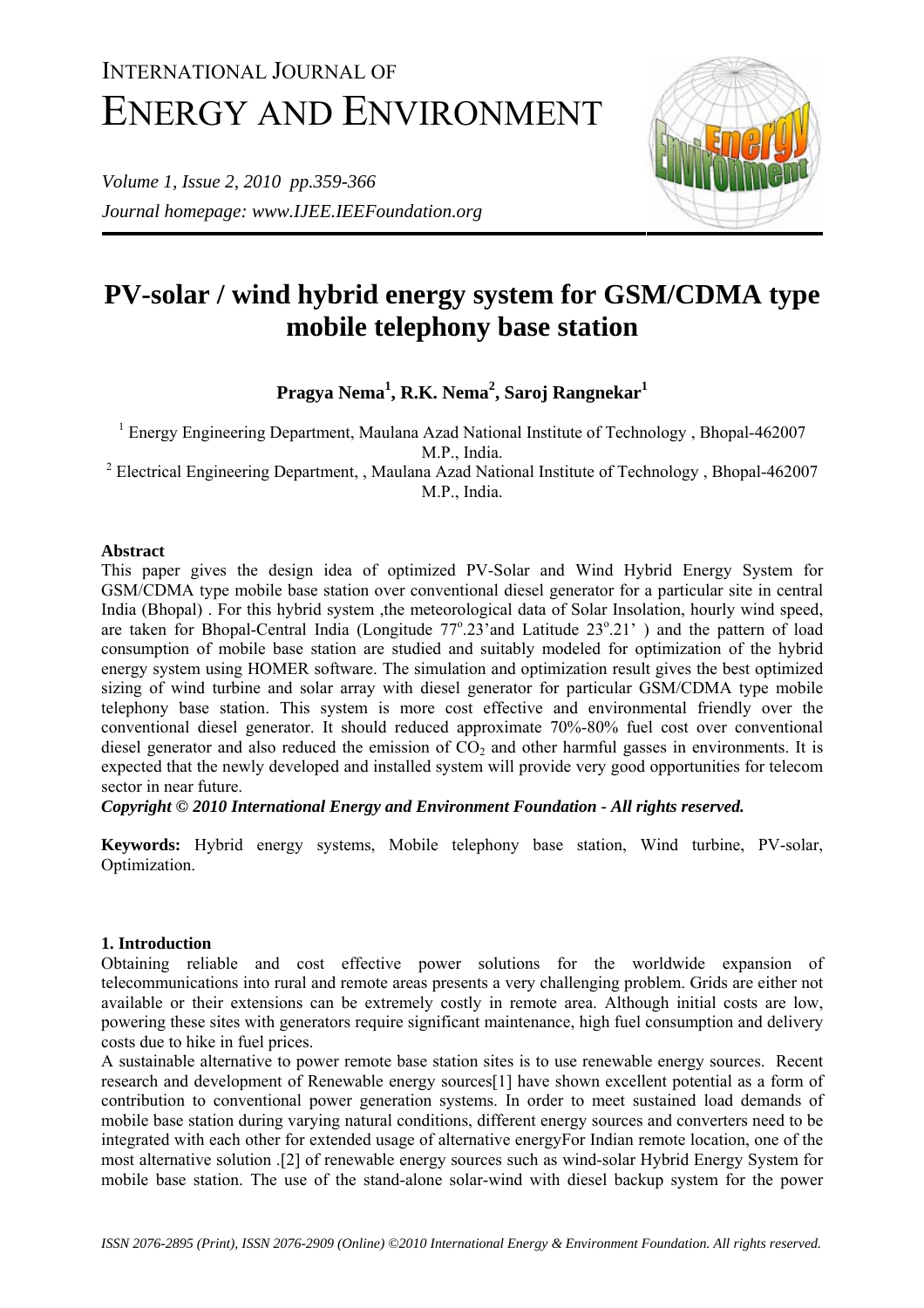supply of remote areas may give an economically attractive alternative[3] for mobile telecom sector over the use of conventional diesel generators in near future. This paper gives the design idea of wind, solarphotovoltaic hybrid energy system.

Based on the energy consumption of mobile base station and the availability of renewable energy sources, it was decided to implement an innovative stand alone Hybrid Energy System [4]combining small wind turbine-generator, solar photo-voltaic panels, battery storage, advance power electronic equipment and existing diesel generators. The system architecture employed in the hybrid system is ACcoupled where the renewable energy sources[5] and the conventional diesel generators[6] all feed into the AC side of the network as shown in Figure1.



Figure 1. Hybrid system schematic diagram for mobile telephony base station

National Renewable Energy Laboratory (NREL)'s, Hybrid Optimization Model for Electric Renewable (HOMER version 2.19) [14]has been used as the sizing and optimization software tool [10]. It contains a number of energy component models and evaluates suitable technology options based on cost and availability of resources. In this paper the system sizing [7-9] is carried out using HOMER-optimization and simulation software tool. Analysis with HOMER requires information on resources, economic constraints, and control methods. It also requires inputs on component types, their numbers, costs, efficiency, longevity, etc. Sensitivity analysis could be done with variables having a range of values instead of a specific number.

#### **2. Renewable energy resources for hybrid system**

The availability of renewable energy resources at mobile base station sites is an important factor to develop the hybrid system .Many parts of the India wind and solar energy is abundantly available[11]. These energy sources are intermittent and naturally available, due to these factor our first choice to power the mobile base station will be renewable energy sources such as wind and solar. Weather data are important factor for pre- feasibility study[12-13] of renewable hybrid energy system for any particular site. Here the Wind and Solar energy resources data are taken from NASA[15] for Bhopal-Central India (Longitude  $77^{\circ}$ .23'and Latitude  $23^{\circ}$ .21') and shown in Table 1. In central India wind speed is an average and sun brightness is strong.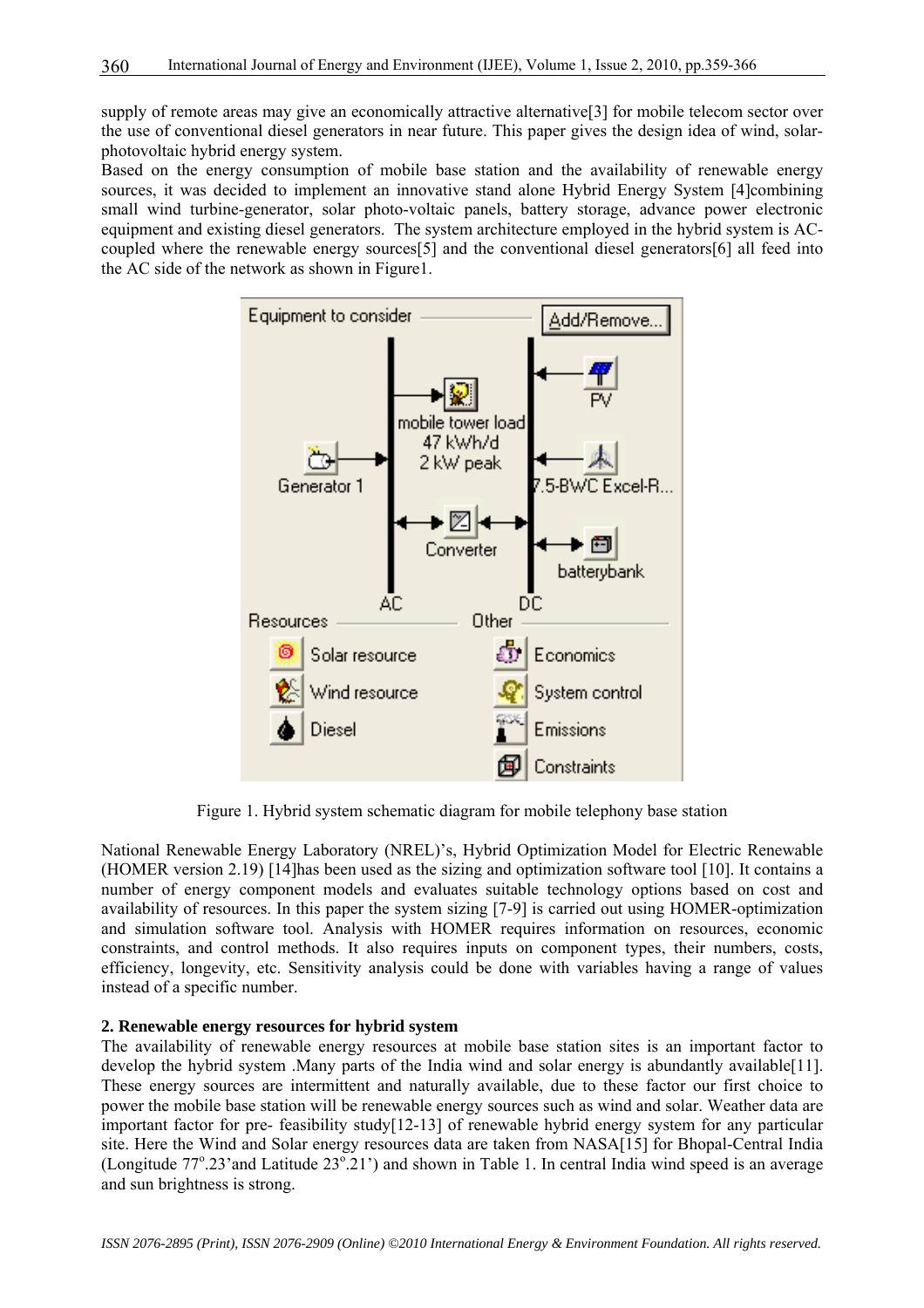| Month     | Insolation $(kWh/m^2)$ | Wind Velocity m/s |  |  |
|-----------|------------------------|-------------------|--|--|
| January   | 4.880                  | 3.350             |  |  |
| February  | 5.672                  | 3.890             |  |  |
| March     | 6.325                  | 3.395             |  |  |
| April     | 6.666                  | 3.885             |  |  |
| May       | 6.876                  | 4.956             |  |  |
| June      | 5.632                  | 5.176             |  |  |
| July      | 4.021                  | 4.796             |  |  |
| August    | 4.155                  | 4.376             |  |  |
| September | 5.112                  | 3.666             |  |  |
| October   | 5.605                  | 3.600             |  |  |
| November  | 5.123                  | 3.500             |  |  |
| December  | 4.664                  | 3.420             |  |  |
| Average   | 5.389                  | 4.001             |  |  |
| Maximum   | 6.876                  | 5.176             |  |  |
| Minimum   | 4.021                  | 3.350             |  |  |

Table 1. Weather data for the site

#### *2.1 Solar energy resource*

Hourly solar irradiation data for the year was collected from Environment Bhopal. Scaling was done on these data to consider the long-term average annual resource  $(5.389 \text{kW h/m}^2/\text{d})$ . The clearness index for the latitude and Average daily radiation in a year is shown in Figure 2 (i). According to solar radiation, PV-power output are available throughout the year is shown in Figure 2 (ii). In summer solar power is higher than winter season. In rainy season clearness index and solar power availability is lower than summer and winter season.



Figure 2. (i) Average daily radiation in a year, and (ii) PV-Power available throughout the year

#### *2.2 Wind energy resource*

A monthly average wind dataset for Bhopal ware collected from Environment Bhopal climate. This is an average of last ten year and indicates that annual average wind speed and shown in Figure 3. From the above given data, wind speed probability function and average hourly wind speed throughout the year is shown in Figure 3.

The autocorrelation factor (randomness in wind speed) is found to be 0.85. The diurnal pattern strength (wind speed variation over a day) is 0.25 and the hours of peak wind speed is 15. Average wind speed in the summer season is slightly higher than the winter season as shown in Figure 3 (i). The power output throughout the year according to wind speed is shown in Figure 3 (ii).

*ISSN 2076-2895 (Print), ISSN 2076-2909 (Online) ©2010 International Energy & Environment Foundation. All rights reserved.*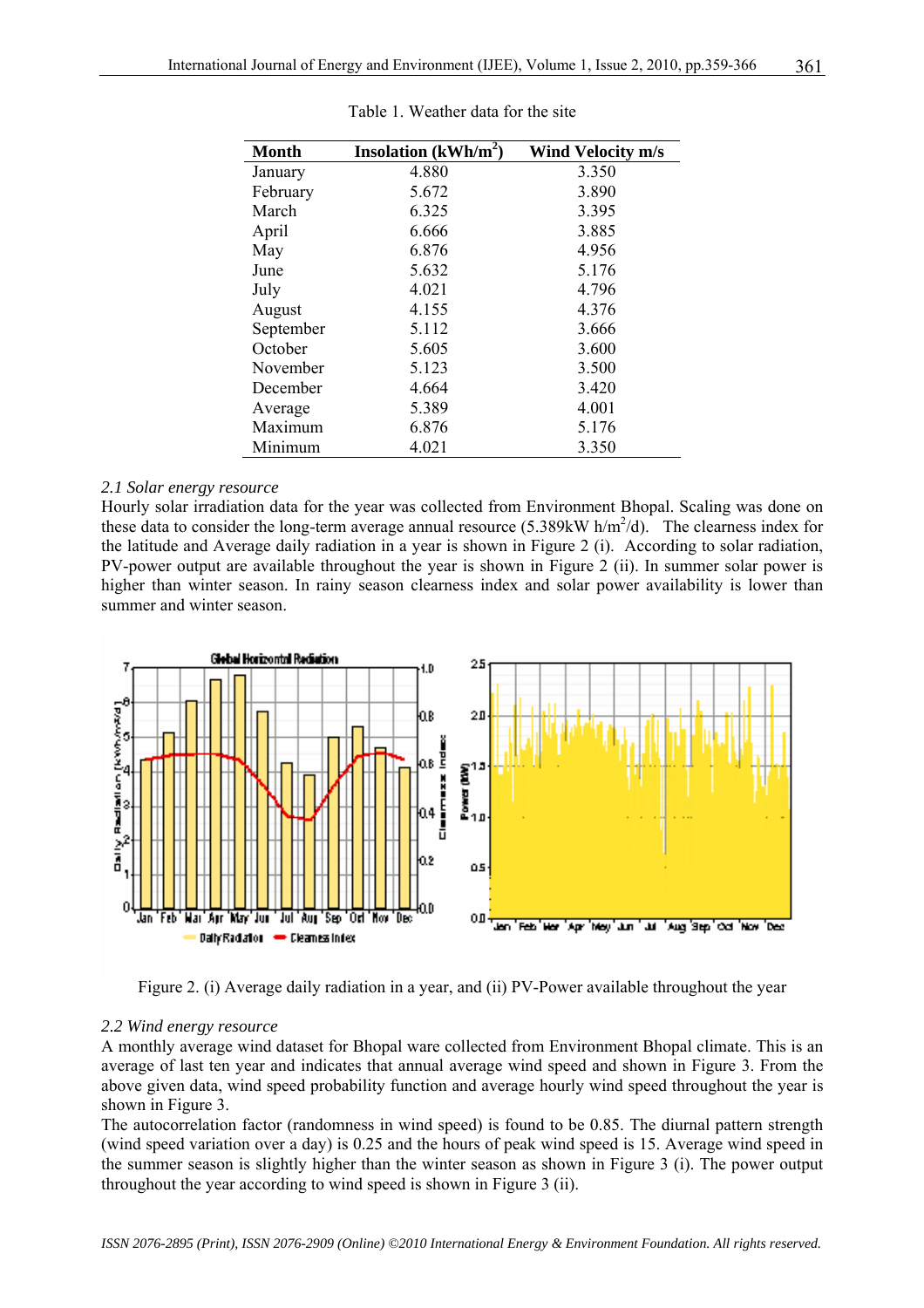

Figure 3. (i) Average hourly wind speed for 1year, and (ii) wind power output throughout the year

#### **3. Load pattern for mobile telephony base station**

Cellular telephone service is a rapidly expanding and very competitive business world over including developed and developing countries like India, America, European countries etc. Right now there are 55,000 different type base stations for telecom sector in India and most of them running on diesel generators. But diesel generators are often expensive to run and more than one diesel generator are installed for uninterrupted service. The different types of telecom base station are used according to the technological advancement in telecommunication sector.

Recently the GSM 2/2/2 (2<sup>nd</sup> Generation Global System Mobile telephony base station) are used in all over the world. For pre-feasibility study of designing the solar wind hybrid system considered the 2<sup>nd</sup> Generation GSM base station. In this present study consider the power requirements for GSM telephony base station site are about 2kW continuous. The load demand is approximate 47kWh/d and 2 kW peak.

#### **4. Hybrid energy system components**

The proposed hybrid system consists of the following:

#### *4.1 A 7.5 kW Wind turbine*

Two 7.5kW horizontal-axes, BWC-EXCEL-R/48 type [14] wind electric generators are taken for this system. It converts wind energy into electrical energy. Availability of energy from the wind turbine depends greatly on wind variations. Therefore, wind turbine rating is generally much higher compared to the average electrical load. In this analysis, Wind Power's BWCExcel-R/48 model is considered. It has a rated capacity of 7.5 kW and provides 48 V DC. As outputs Cost of one unit is considered to be \$15500 while replacement and maintenance costs are taken as \$12000 and \$75/year. The cost analysis is shown in Figure 4 (i). The power curves of wind turbine are shown in Figure 4 (ii). To allow the simulation program find an optimum solution, lifetime of a turbine is taken to be 20 years.

#### *4.2 A 5 kW Photovoltaic array*

Solar PV modules are connected in series parallel. When the sunrays strike the Solar PV panels, it produces electricity. The Solar PV power at the site is higher than the wind power. The installation cost of PV arrays may vary from \$5.00 to \$8.00/W considering a more optimistic case [1]. A 1 kW solar energy system's installation, and replacement costs are taken approximate as \$5000 and \$3000, respectively (Figure 5). The lifetime of the PV arrays are taken as 20 years and no tracking system is included in the PV.

#### *4.3 Battery bank*

A battery bank is used as a backup system and it also maintains constant voltage across the load. The battery pack consists of 8(6), 48V, 305Ah, 1.83kWh batteries connected in series / parallel configuration, two parallel sets of 8 batteries in series. Cost of one battery is \$520 with a replacement cost of \$370 (Figure 6). The battery stack may contain a number of batteries are 8, and 16.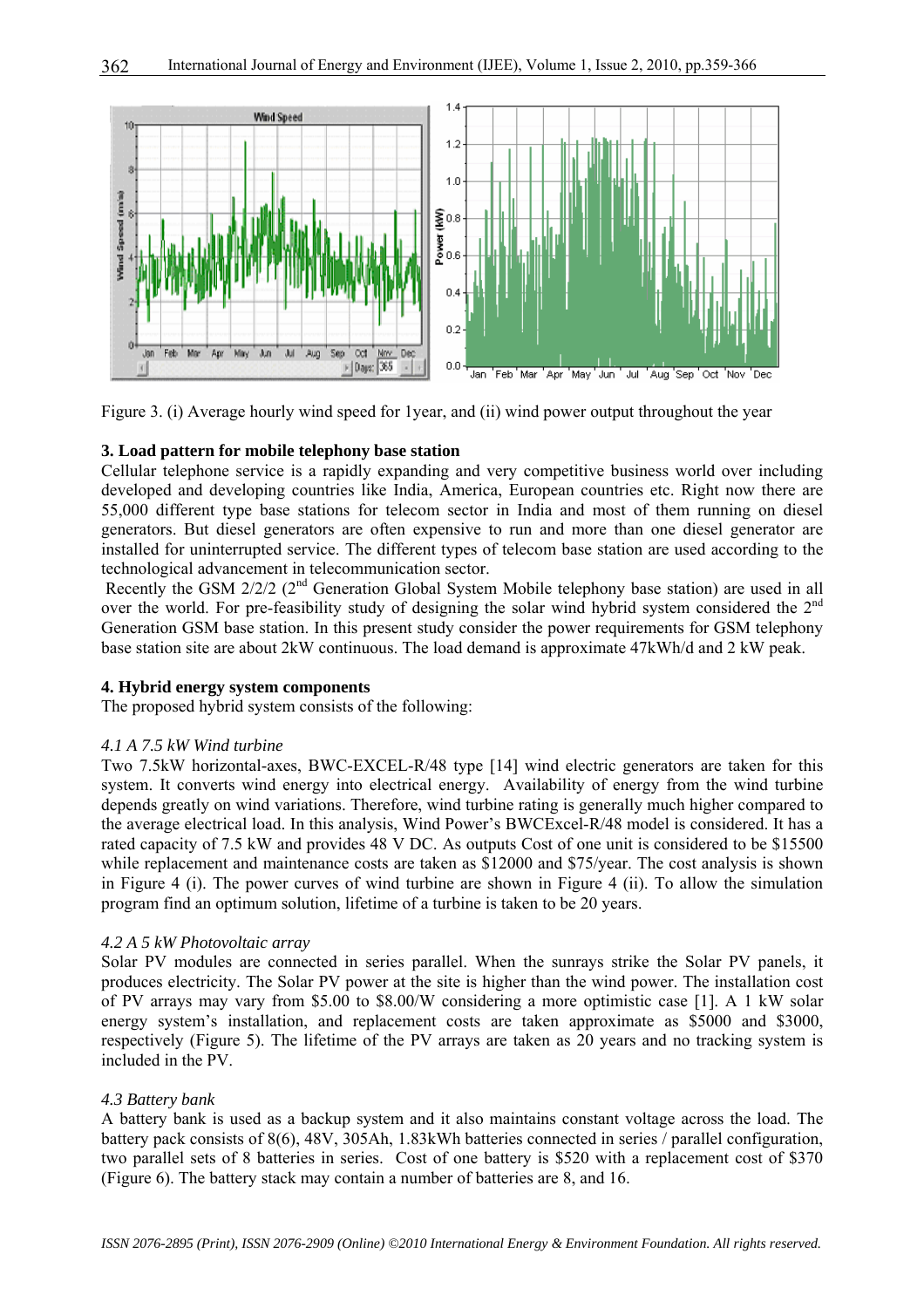

Figure 4. A 7.5BWC-Excel R/48 (i) power curve, and (ii) cost curve



#### *4.4 Converter*

A power electronic converter is needed to maintain flow of energy between the ac and dc components. For a 1 kW system the installation and replacement costs are taken as \$720 and \$460, respectively. Cost analysis shown in Figure 7. Lifetime of a unit is considered to be 15 years with an efficiency of 90%. Consider for this hybrid system 6kW converter.

#### *4.5 Diesel generator*

The fuel consumption per year is approximate 1300 Litter for 1kW Diesel Generator. The 1 kW diesel generator capital cost, replacement cost, operation-maintenance cost are 400\$, 300\$, 0.75\$. The Diesel price is used for sensitivity analysis and three discrete values (0.8, 0.85, and 0.9 \$/L) were introduced. At present, diesel price is around 0.85\$/L and for a very remote location this could increase up to 0.9\$/L. Sizes to be consider for obtaining optimal hybrid system are 2kW and 5kW .This analysis shown in Figure 8.



*ISSN 2076-2895 (Print), ISSN 2076-2909 (Online) ©2010 International Energy & Environment Foundation. All rights reserved.*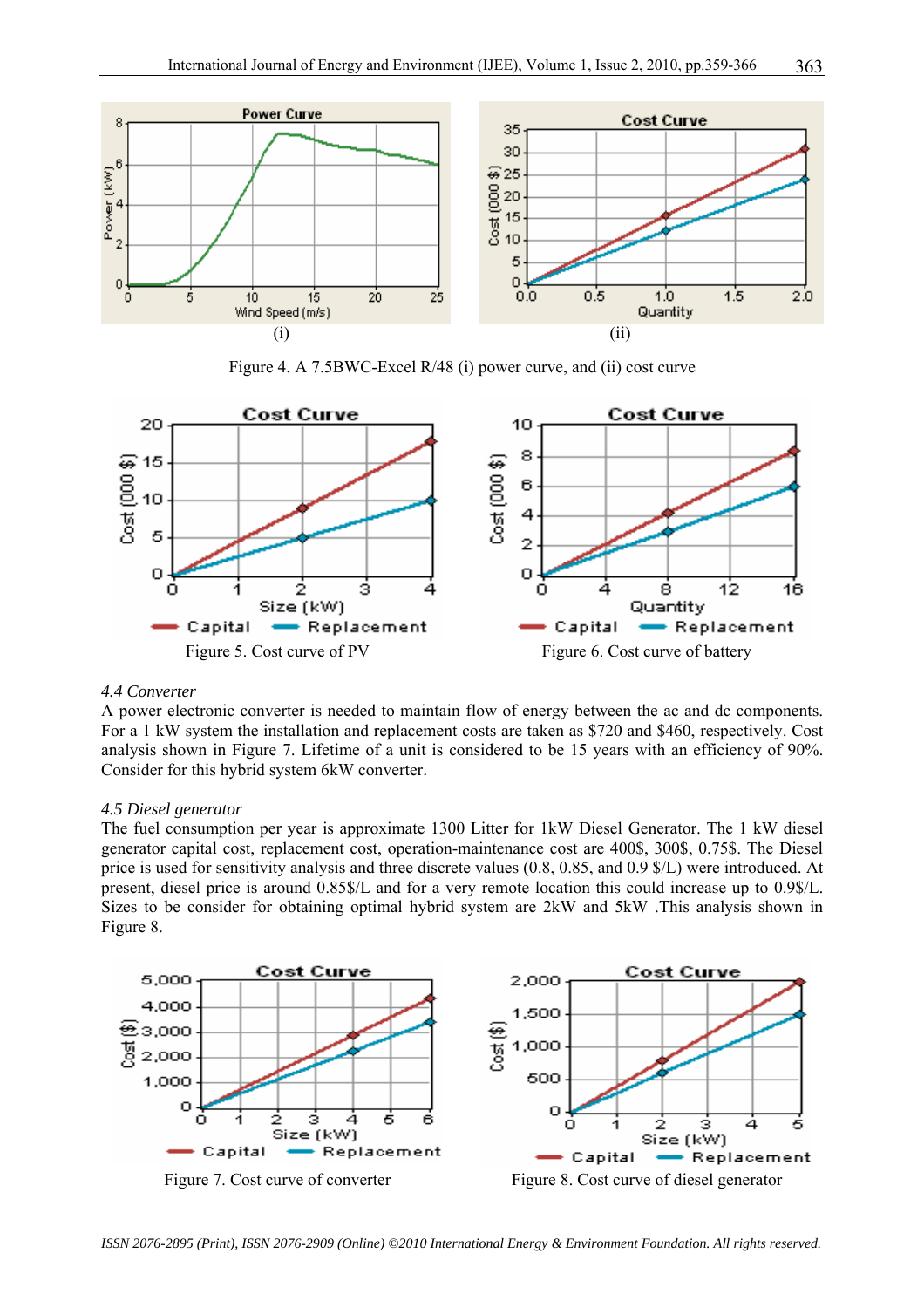#### **5. Results and discussion**

The above proposed hybrid system supply the power to the mobile telephony base station continuously throughout the year. For the analysis of this hybrid system consider four sensitivity variables (wind speed, solar irradiation, fuel cost and Battery cost). For each of the sensitivity values simulate all the systems in their respective. An hourly time series simulation for every possible system type and configuration is done for a 1-year period. An optimal system is defined as a solution for hybrid system configuration that is capable of meeting the load demand of telephony base station.

#### *5.1 Optimization results*

From the simulation result the installation of wind solar hybrid system configuration for various locations are most suitable power solutions for telecom base station network in Indian sites. Considering present cost analysis of a PV/Wind hybrid system is suitable for stand-alone loads around Bhopal. From the optimization results the best optimal combination of energy system components are two 7.5kW BWC-Excel-R/48, 2 kW PV-Array and 2 kW diesel Generator.

Total net present cost (NPC), Capital cost and cost of energy (COE) for such a system is \$207,538, \$53,440 and 0.942\$/kWh, respectively for one year. The detailed optimization results are shown in Figure 9.

#### *5.2 Simulation results*

In this simulation results eliminates all infeasible combinations and ranks the feasible systems according to increasing net present cost. It also allows a number of parameters to be displayed against the sensitivity variables for identifying an optimal system type. The Monthly Average Electricity Production of Hybrid Energy System for mobile telephony base station is shown in Figure 10. In this system the total production of electrical energy is fulfil the load demand by the combination of 13% PV, 56%wind and rest of 31% by generators.

| <b>Sensitivity Results</b>                             | <b>Optimization Results</b> |                |              |          |               |                    |                           |                          |                  |               |  |  |  |
|--------------------------------------------------------|-----------------------------|----------------|--------------|----------|---------------|--------------------|---------------------------|--------------------------|------------------|---------------|--|--|--|
| Sensitivity variables                                  |                             |                |              |          |               |                    |                           |                          |                  |               |  |  |  |
| Diesel Price (\$/L) 0.85<br>▼                          |                             |                |              |          |               |                    |                           |                          |                  |               |  |  |  |
| Double click on a system below for simulation results. |                             |                |              |          |               |                    |                           | Categorized $\mathbb{C}$ | Overall          | Expor         |  |  |  |
| 内向内<br>q                                               | PV.<br>(kW)                 | <b>XLR</b>     | Gen1<br>[kW] | batteryb | Conv.<br>(kW) | Initial<br>Capital | Operating<br>Cost (\$/yr) | Total<br><b>NPC</b>      | COE<br>[\$/kWh]] | Ren.<br>Frac. |  |  |  |
| Ø<br>tage                                              | 2.                          | $\overline{2}$ | 2            | 16       | 6             | \$53,440           | 12,055                    | \$207,538                | 0.942            | 0.69          |  |  |  |
| 東西国区                                                   | 2                           | 2              | 2            | 8        | 6             | \$49,280           | 12,442                    | \$208,328                | 0.946            | 0.68          |  |  |  |
| 東西国<br>∞                                               | 2                           | 2              | 2            | 16       | 8             | \$54,880           | 12,114                    | \$209,741                | 0.952            | 0.69          |  |  |  |
| 東西田区<br>4                                              | 2                           | 2              | 2            | 8        | 8             | \$50,720           | 12,502                    | \$210,532                | 0.956            | 0.68          |  |  |  |
| 東西西区                                                   | 4                           | 2              | 2            | 16       | 6             | \$62,440           | 11,692                    | \$211,908                | 0.962            | 0.77          |  |  |  |
| 東西西区                                                   | 2                           | 1              | 2            | 8        | 6             | \$33,780           | 13,941                    | \$211.999                | 0.963            | 0.51          |  |  |  |
| 東西国区                                                   | 4                           | 2              | 2            | 8        | 6             | \$58,280           | 12,068                    | \$212,545                | 0.965            | 0.75          |  |  |  |
| 東西国<br>Z                                               | 4                           | 2              | 2            | 16       | 8             | \$63,880           | 11,752                    | \$214,112                | 0.972            | 0.77          |  |  |  |
| 東西国区                                                   | 2                           | 1              | 2            | 8        | 8             | \$35,220           | 14,001                    | \$214,203                | 0.973            | 0.51          |  |  |  |
| 東西西区                                                   | 2                           | 1              | 2            | 16       | 6             | \$37,940           | 13,802                    | \$214,378                | 0.973            | 0.51          |  |  |  |
| 東西国区                                                   | 4                           | 2              | 2            | 8        | 8             | \$59,720           | 12,127                    | \$214,749                | 0.975            | 0.75          |  |  |  |
| 東西国区<br>47                                             | 4                           | 1              | 2            | 8        | 6             | \$42,780           | 13,525                    | \$215,672                | 0.979            | 0.62          |  |  |  |
| 東西西区                                                   | 2                           | 1              | 2            | 16       | 8             | \$39,380           | 13,862                    | \$216,582                | 0.983            | 0.51          |  |  |  |
| 点心包区                                                   | 4                           | 1              | 2            | 8        | 8             | \$44,220           | 13,585                    | \$217,876                | 0.989            | 0.62          |  |  |  |
| 東西国<br>z                                               | 4                           | 1              | 2            | 16       | 6             | \$46,940           | 13,373                    | \$217,886                | 0.989            | 0.64          |  |  |  |
| 東西国<br>z                                               | 4                           | 1              | 2            | 16       | 8             | \$48,380           | 13,432                    | \$220,089                | 0.999            | 0.64          |  |  |  |
| 東西西区                                                   | 4                           | 2              | 5            | 16       | 6             | \$63,640           | 17,403                    | \$286,114                | 1.299            | 0.74          |  |  |  |
| 東西<br>鱼<br>Z                                           | 4                           | 2              | 5            | 16       | 8             | \$65,080           | 17,463                    | \$288.317                | 1.309            | 0.74          |  |  |  |
| 東西<br>∞<br>ฅ                                           | 2                           | 2              | 5            | 16       | 6             | \$54,640           | 18,948                    | \$296,860                | 1.348            | 0.66          |  |  |  |
| 東西国<br>f<br>ℤ                                          | 2                           | 2              | 5            | 16       | 8             | \$56,080           | 19,008                    | \$299,064                | 1.358            | 0.66          |  |  |  |

Figure 9. Optimization results of hybrid energy system for mobile telephony base station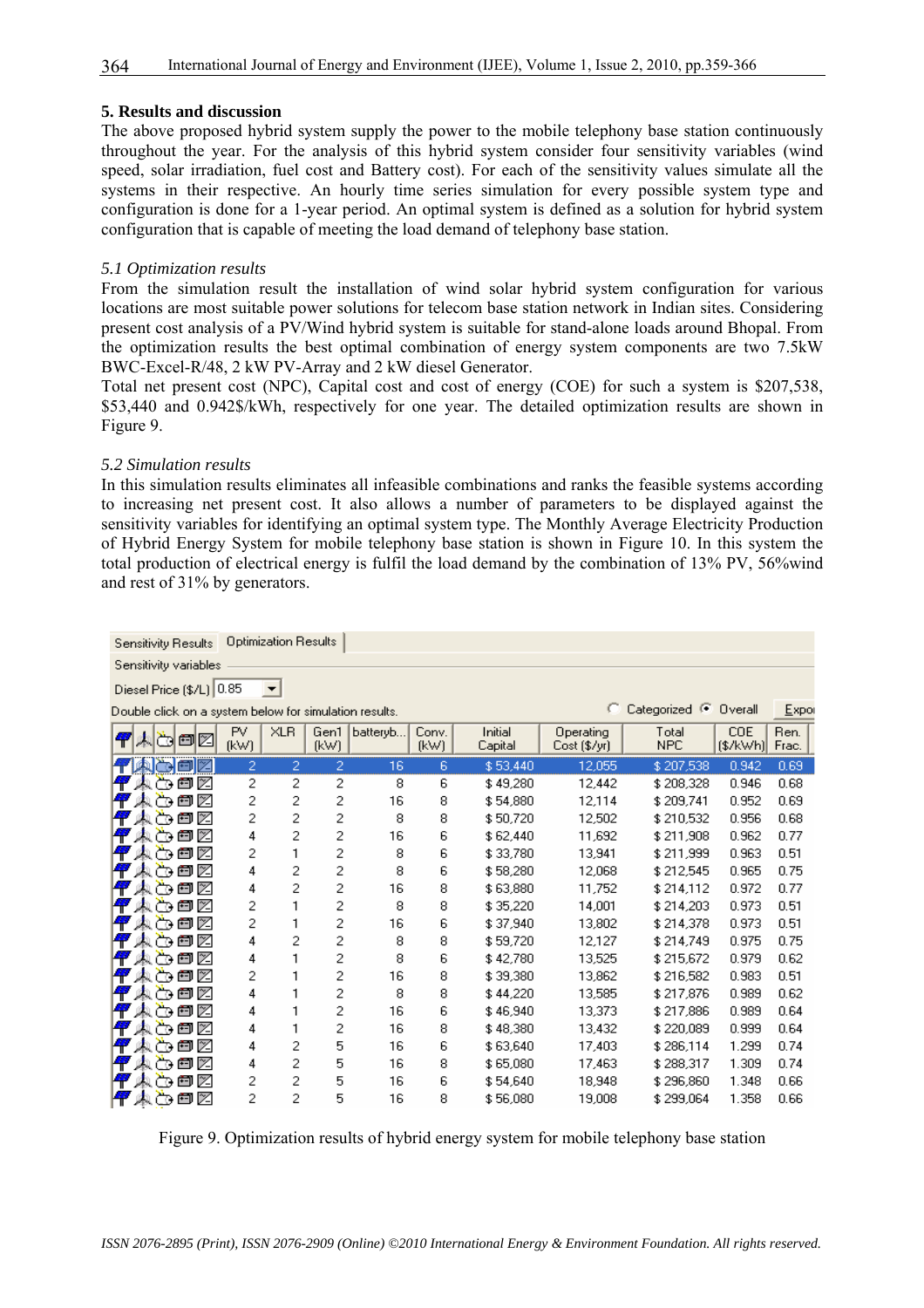

Figure10. Annual electricity production by different hybrid system

#### **6. Conclusion**

In India more than 1 billion peoples are mobile user. To provide better network services mobile operator installed new mobile base stations. Power is main issue for remote or isolated areas base station, because grid extension is not feasible. In these sites the above proposed renewable base hybrid system is most viable solution. These solutions of power supply to the telecom base station are cost effective and available throughout the year. The circumstance of each sites are studied in order to decide the feasible combination of alternative energy resources. Alternate power solutions are not commonly used in mobile telecommunication system today but are actively evaluated for remote and isolated areas over worldwide. With the help of above pre-feasibility study the solar and wind hybrid energy system are most viable power solution for mobile base station in Indian sites over conventional diesel generator**.** Although the net present cost is high but the running and maintenance cost are low as compared to the diesel generator power solution. Its payback time is around 15 years.

The fuel consumption is also reduced to approximate 80%.with increasing oil prices, payback times on the investment to hybrid solar-wind powered base station sites are continuously decreasing. Considering operating cost and maintenance cost, an autonomous site powered by wind solar hybrid system pay-off after 2-4 years in a good sunny and windy location. The Base stations powered by the solar wind hybrid energy system with diesel backup – are proving to be the most environmentally friendly and costeffective solutions for many challenging sites. Operating and maintenance costs are extremely low, making it economical to extend cellular coverage in far-flung regions.

Solar- and wind-powered sites benefit the environment as well as the operator business case, whether they are located in highly populated or remote areas. Due to powering the base station by hybrid renewable energy system, it will reduce the carbon and other harmful gases emission is about 90% in environments. Due to powering the base station by hybrid renewable energy system, it will reduce the carbon and other harmful gases emission is about 90% in environments.

#### **Acknowledgements**

The authors acknowledge gratefully to Area Manager, BSNL-Bhopal for providing telecom base station data used in this study. The authors also thankful to the director Dr. K.S. Panday, Maulana Azad National Institute of Technology, Bhopal, for providing assistance to carry out the work at energy centre.